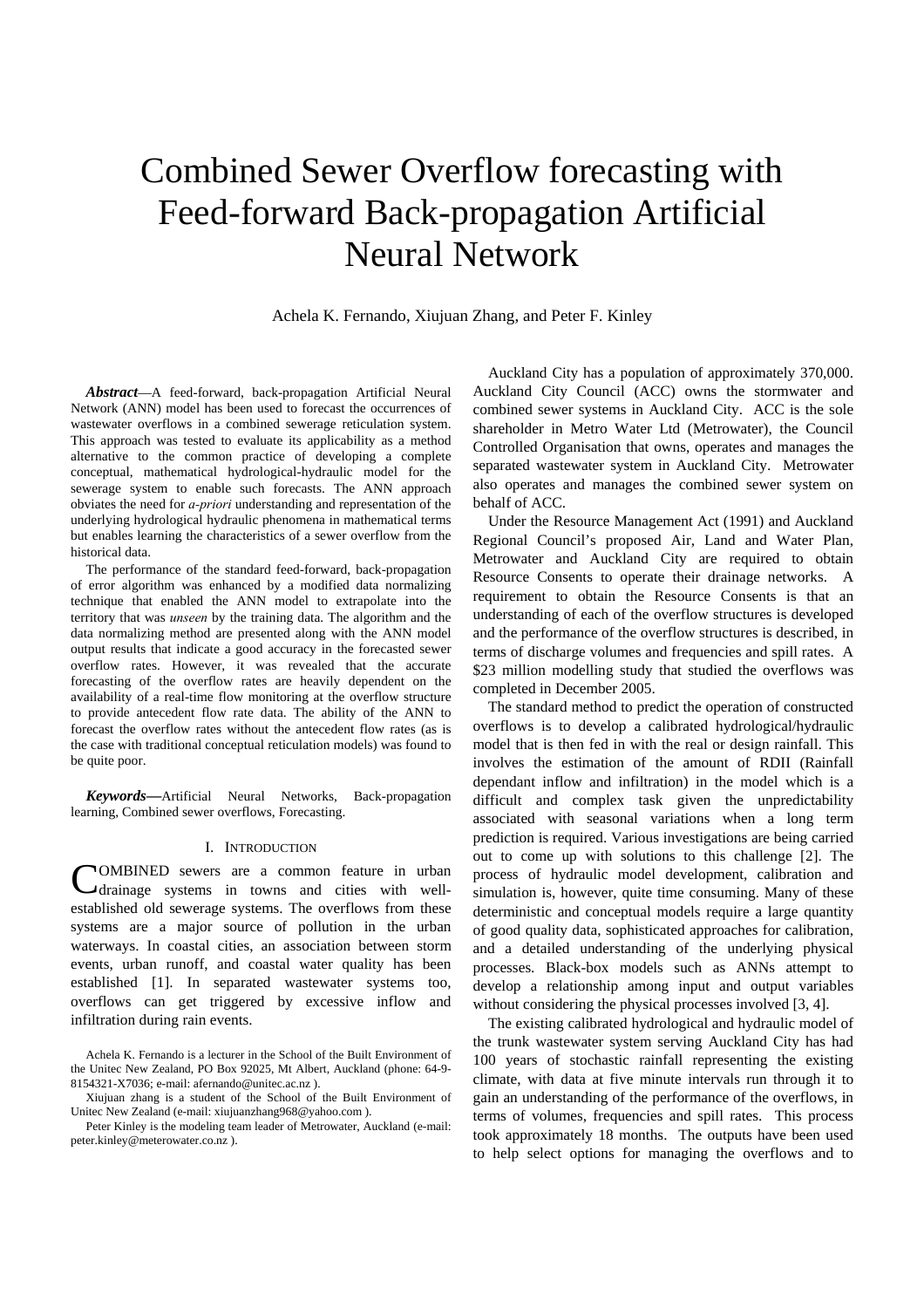prioritise overflow structures for remedial work through long term works programmes.

This study is intended to investigate the possibility of replacing the traditional hydrological/hydraulic model with an ANN type model given the ability of the ANN to learn from the available data. It is envisaged that if the ANN model succeeds, then the process of overflow frequency estimation can be accomplished with less effort and time than has been hitherto possible.

## II. THEORY

Various forms of ANNs have found applications in predicting and forecasting [5, 6, 7] The ANN used in this application is a Multi Layer Perception (MLP) type network. The learning algorithm follows the back propagation technique that was first established by Rumelhart et. al. [8,9]. The method adopted in this study is described below. A conceptual representation of the used network is shown in Figure 1. The generic case of an N-dimensional input vector  $Xp = (X_{p1}, X_{p2}, X_{p3}, \dots, X_{pN})$  that is to be mapped to the desired M dimensional output vector  $Zp = (Z_{p1}, Z_{p2}, Z_{p3}, \dots, Z_{pM})$  through a multi-layer perceptron L nodes in the hidden layer is considered for the establishment of the algorithm [10]. Let the output from the network be  $Op = (O_{p1}, O_{p2}, O_{p3}$ ...... $O_{pM}$ .) which is different form the desired output. The output layer weights are super-scripted "o" and the hidden layer weights are superscripted "h". A typical node in the input, hidden and output layers respectively are i ( $1 \le i \le N$ ),  $j$  ( $1 \le j \le L$ ) and k ( $1 \le k \le k$ M). Only the  $p<sup>th</sup>$  pattern or sample in the training set is considered here.



Fig. 1 Generic representation of the ANN of MLP

#### *A. Hidden Layer Input*

The net input into the  $i<sup>th</sup>$  node in the hidden layer is

$$
\text{net}_{pj}^h = \sum_{i=1}^N w_{ji}^h X_{pi} + \theta_j^h
$$

where the last term is the bias term which was set to zero in this application.

## *B. Hidden Layer Output*

The outgoing signal from the  $j<sup>th</sup>$  hidden node is,

$$
i_{pj} = f_j^h(\text{net}_{pj}^h)
$$

where *f* is the transfer function. A Hyperbolic tangent function was used in this application.

## *C. Output Layer Input*

Input into  $k<sup>th</sup>$  node in the output layer is the weighted sum of all the incoming signals, i.e.,

$$
net_{pk}^{O} = \sum_{j=1}^{L} w_{kj}^{O} i_{pj} + \theta_{k}^{O}
$$

where again the last term is the bias which was set to zero in this case.

## *D. Output Layer Output*

The output from the  $k<sup>th</sup>$  output node is,

$$
O_{pk} = f_k^O(\text{net}^O_{pk})
$$

## *E. Weight Update to Output Layer Connections*

'

The desired weight change for the synaptic weight connecting the  $k<sup>th</sup>$  output layer node with the  $j<sup>th</sup>$  hidden layer node when the  $p<sup>th</sup>$  pattern is introduced to the network is

$$
\Delta_{\text{p}} \mathbf{w}_{\text{kj}}^{\text{o}} = \eta (Z_{\text{pk}} - O_{\text{pk}}) f_{\text{k}}^{\text{o}} \text{ (net}_{\text{pk}}^{\text{o}})^{\text{i}} \text{ p}
$$

where the value *η* is the learning rate which was set at 0.05. The weights on the output layer were updated according to,

$$
w_{kj}^{O}(t+1) = w_{kj}^{O}(t) + \Delta_p w_{kj}^{O}(t)
$$

where t and t+1 respectively refer to the previous and current time steps in the iterative learning procedure.

#### *F. Weight Update to Hidden Layer Connections*

The desired weight change for the synaptic weight connecting the  $j<sup>th</sup>$  hidden layer node with the  $i<sup>th</sup>$  input layer node when the p<sup>th</sup> pattern is introduced to the network is

$$
\Delta_p w_{ij}^h = \eta f_j^h (net_{pj}^h) X_{pi_{k=1}^N}^M (Z_{pk} - O_{pk}) f_k^o (net_{pk}^o) w_{kj}^o
$$

Defining a hidden layer error term as

$$
\delta_{pj}^h = f_j^h \text{ (net }^h_{pj} \text{)} \sum_{k=1}^M \delta_{pk}^0 \text{ w }^0_{kj}
$$

the updated hidden layer weight can be expressed as,

$$
w_{ji}^{h}(t+1) = w_{ji}^{h}(t) + \eta \frac{\delta^{h} X}{pj} p i
$$

where t and t+1 respectively refer to the previous and current time steps in the iterative learning procedure.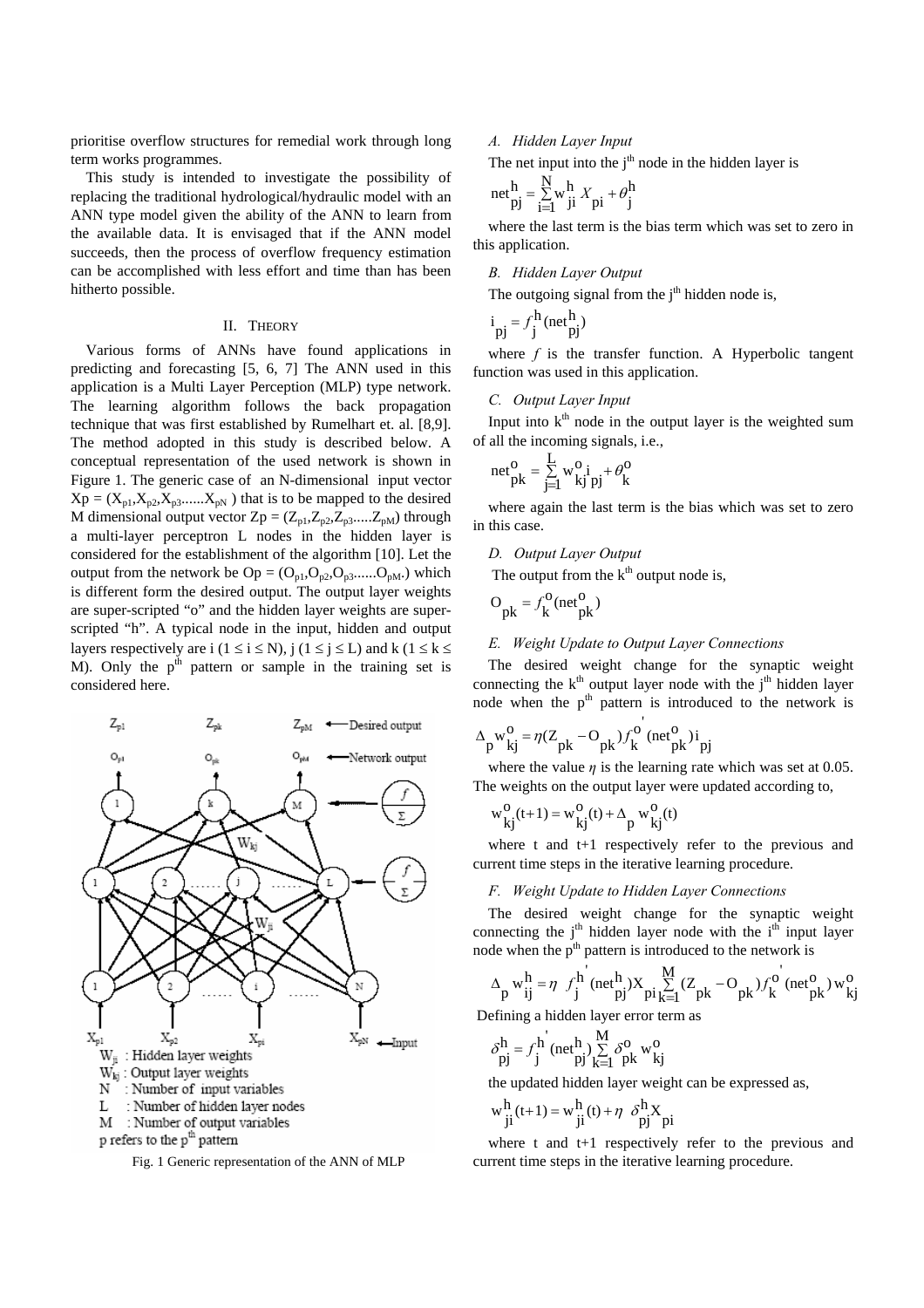A computer program in FORTRAN was developed to represent this training algorithm and extended to freeze the connection weights once the training has been completed and compute the final outputs for any given set of input data.

#### *G. Normalization of the Raw Data*

The raw data associated with this application (overflow rate, rainfall depth) can vary widely and it is general practice to normalize (or standardize) the raw data to lie between a specific range [11]. It is common to use a linear normalization technique for this purpose. However, this normalization limits the future use of the trained ANN to forecast for ranges outside the data ranges used during training. This application uses a non-linear technique which has previously shown to enable some extrapolation outside the data ranges used for learning [12]. Other methods to enable extrapolation have also been reported [e.g. 13].

## III. DATA FOR NETWORK TRAINING

#### *A. Estimation of Overflows using Traditional Models*

The traditional model was simulated with synthetically generated rainfall for the period of 2011 – 2020. The results of the model simulation included the overflow rates at the constructed overflow structures.

## *B. Data used*

For the purpose of this study, only one specific overflow structure was chosen. The data used included the traditional model-predicted overflow rates for the overflow structure and the synthetically generated rainfall data for the rain-gauge that is in the closest proximity. The overflow rates were in  $m^3/s$ while the rainfall depths were in mm; The time resolution of all the data was 15 minutes.

## IV. METHOD

#### *A. Choice of Overflow*

The chosen overflow structure (numbered 5EAA220w1) is situated in Avondale, a suburb of Auckland city approximately 10km away from the city centre. This structure is known to overflow a few times in an average year and was deemed to be a good test case. Another attribute of this overflow is that a permanent raingauge is operational in the proximity, data from which have been used to synthetically generate rainfall for a 10 year period. As mentioned previously, the overflow rates from the traditional model and the synthetic rainfall data for the Avondale rain-gauge were chosen for this study.

## *B. Choice of Input Data*

Although it is qualitatively presumed that the overflow rate at the future time step  $[Q(t)]$  is bound to be a function of antecedent rainfall  $[R (t-1), R(t-2), \ldots, R(t-i)]$  and antecedent overflow rates  $[ Q(t-1), Q(t-2), ...Q(t-j) ]$ , it is impossible to gauge qualitatively how many time steps into the past would allow the best predictability, i.e., it is not known *a priori* what the values of i and j are.

From the ANN point of view, determining the appropriate architecture is important since the network topology directly affects the computational complexity and the generalization capability. Thus it is crucial to choose the "just right" number of inputs to, on the one hand, reduce redundancies, and on the other, enable proper learning of the input-output mapping function by the ANN [14, 15]. While too small a network may fail to capture the underlying function, too big a network may cause inefficiency in the form of redundancies in the connection weights in the ANN.

To enable the right choice of appropriate input variables, i.e., the choice of most suitable values for i and j, the serialand cross-correlation between the overflow and rainfall data were investigated. This method, previously successfully used for similar studies [12] provides useful information to determine the size of the ANN in order to capture the underlying function efficiently.

The cross-correlation between the overflow rates and rainfall data and serial correlation amongst the overflow rates were determined for the first three years of data and plotted as shown in Fig.2.

Similarly, the serial correlation values for the overflow rates were plotted for the first three years' of data. The serial correlation plot is shown in Fig. 2.

From Fig. 2, it can be concluded that the cross correlation values increase with increasing lag time, peak around a time lag of approximately 9 units and then decreases with increasing lag time. In general, a high correlation can be observed between approximate lag time units of 5 and 16. Thus, the appropriate rainfall input to forecast  $Q(t)$  were  $R(t-$ 5), R(t-6), R(t-7), R(t-8), R(t-9), R(t-10), R(t-11), R(t-12), R(t-13), R(t-14), R(t-15), R(t-16).



Fig. 2 Cross correlation between overflow rate (Q) and rainfall (R)

For serial-correlation (Fig. 3), on the other hand, the correlation values decreases gradually, as expected, with increasing lag time. The overflow rate input values chosen were therefore  $O(t-1)$ ,  $O(t-2)$ ,  $O(t-3)$ ,  $O(t-4)$ ,  $O(t-5)$ ,  $O(t-6)$ .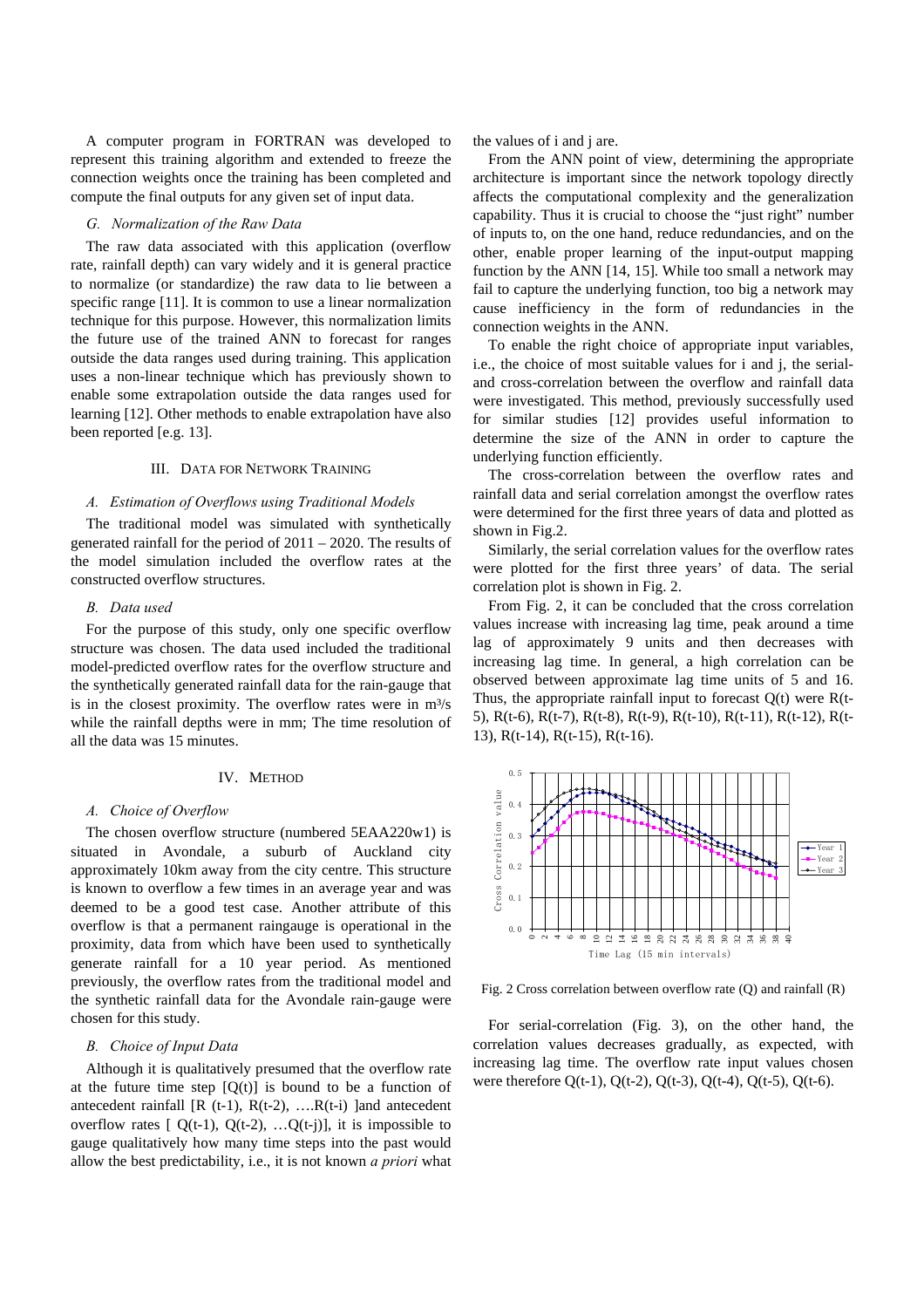

Fig. 3 Serial correlation amongst overflow rates (Q)

The ANN model (ANN-I) for forecasting the current value of overflow rate Q(t) thus consisted of 18 input nodes (12 antecedent overflow rates and 6 antecedent rainfall data). A hidden layer nodes in the MLP was set to 9.

For comparison purposes with the traditional methods, another model (ANN-II) which uses only the antecedent rainfall data was also developed. ANN-II model used 12 input nodes with the antecedent rainfall  $R(t-5)$  to  $R(t-16)$ .

It is now accepted in practice, after Amari et. al. [16], that no over-fitting to the data occurs if the ratio between the training sample size to the number of weights is larger than 30 [17]. This condition is satisfied in this application.

## *C. Standardization of Training Data*

In order to enable forecasting into values unseen during training, the commonly used linear normalization of input data was replaced with a modified normalization [9]. The raw values (*v*) were fist normalized to obtain the linearly standardized value V to span between 0 and 1 as follows:

$$
V = \frac{v - v_{\min}}{v_{\max} - v_{\min}}
$$

The linearly standardized value V was then further normalized using a hyperbolic tangent function to obtain the standardized value SV as

$$
SV = \frac{1-e^V}{1+e^{-V}}.
$$

This transformation is illustrated in Fig. 4.



Fig. 4 Standardization of the raw data

## *D. Learning*

The first three years' data were used for training the ANN while the remaining seven were used for testing. Of the various stopping criteria [18], termination following a fixed number of training iterations was adopted for simplicity. The ANN program developed by the principal author begins by assigning a random set of weights for the network connections. Several runs were completed and the one with the least total mean squared error (MSE) for the training set was used as the model. Fig. 5 shows an example of one such training run that has been stopped at 30 error-reducing iterations (66 total iterations) with a final MSE of 0.430.

Both the ANNs were trained several times (20) starting with random connection weights and stopped when the total mean squared error reduced 30 times. The connection weights of the trained ANN that ended up with the least total MSE were frozen and the resulting ANN models were used for forecasting.



Fig. 5 Variation of error during learning for ANN-I

Table I below summarizes the characteristics of the ANN models developed to forecast overflow rates.

| <b>TABLEI</b>                                  |             |                   |  |
|------------------------------------------------|-------------|-------------------|--|
| <b>BASIC CHARACTERISTICS OF THE ANN MODELS</b> |             |                   |  |
| <b>ANN</b> Model                               | $ANN - I$   | $ANN - II$        |  |
| Input layer nodes                              | 18          | 12                |  |
| Hidden layer nodes                             | 9           | 6                 |  |
| Input flow rate                                | $Q(t-1)$ to |                   |  |
| variables                                      | $Q(t-6)$    |                   |  |
| Input rainfall                                 | $R(t-5)$ to | $R(t-5)$ to       |  |
| variables                                      | $R(t-16)$   | $R(t-16)$         |  |
| Training set                                   | Year 1 to   | Year 1 to         |  |
|                                                | Year 3      | Year <sub>3</sub> |  |
| Testing set                                    | Year 4 to   | Year 4 to         |  |
|                                                | Year 10     | Year 10           |  |

#### V. RESULTS AND DISCUSSION

#### *A. ANN – I Model Forecasts*

The results for the training set show that the forecast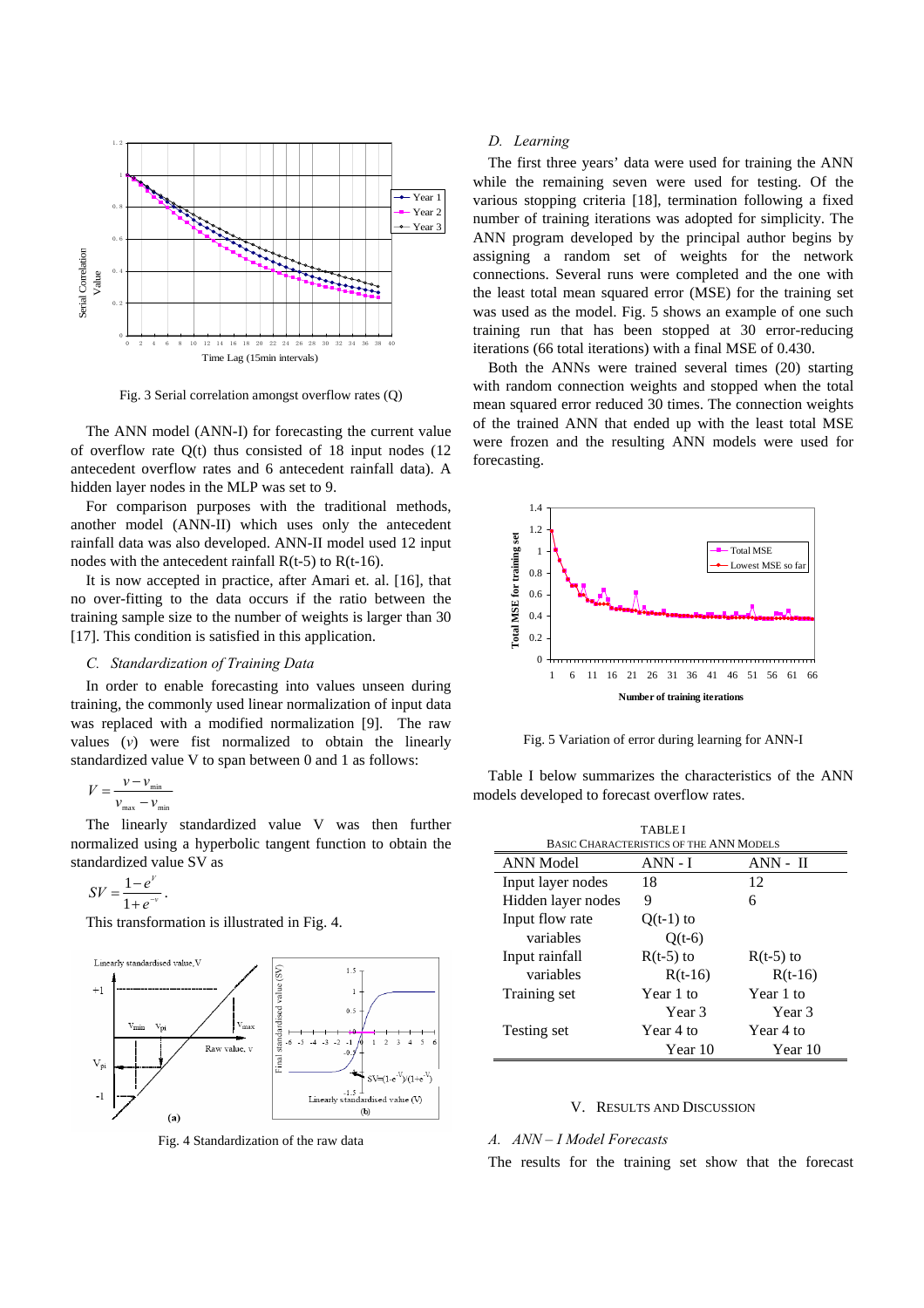overflow rates closely follow the actual ones. Fig. 6 shows the actual flow rates plotted against the forecast overflow rates while Fig. 7 shows the specific overflow events (leaving out the zero valued no overflow periods) concatenated for the training set.



Fig. 6 Performance of the ANN-I model for training set



Fig. 7 ANN-I forecasts and actual values for training set

With a correlation coefficient of 0.98, the agreement between the actual and forecast values for the training set is very satisfactory for the ANN-I model.

Figs 9 through 14 show the correlation between the forecast and actual over flow rates for each year in the testing set. The agreement of forecasts at higher overflow rates are very good as indicated by the close fit to the straight line at the upper end. However, there is considerable scatter at the lower end of forecasts, particularly those below  $0.03$  m<sup>3</sup>/s.

Table II gives a summary of the statistics of the forecasts. The root mean squared error (RMSE) expressed as a percentage of the actual mean value of the overflow rate gives a measure of the disagreement of the forecasts with the actual values. This varies from 12.7% to 18.3% for the years in the training set. Overflow rate in Year  $6 \left(0.064 \text{m}^3/\text{s}\right)$  goes marginally outside that in the training set  $(0.062m<sup>3</sup>/s)$  and the forecast of this high value is almost perfect which seems to indicate that the modified normalization technique has been effective.



Fig. 8 Forecast and actual overflow rates for Year 4



Fig. 9 Forecast and actual overflow rates for Year 5



Fig. 10 Forecast and actual overflow rates for Year 6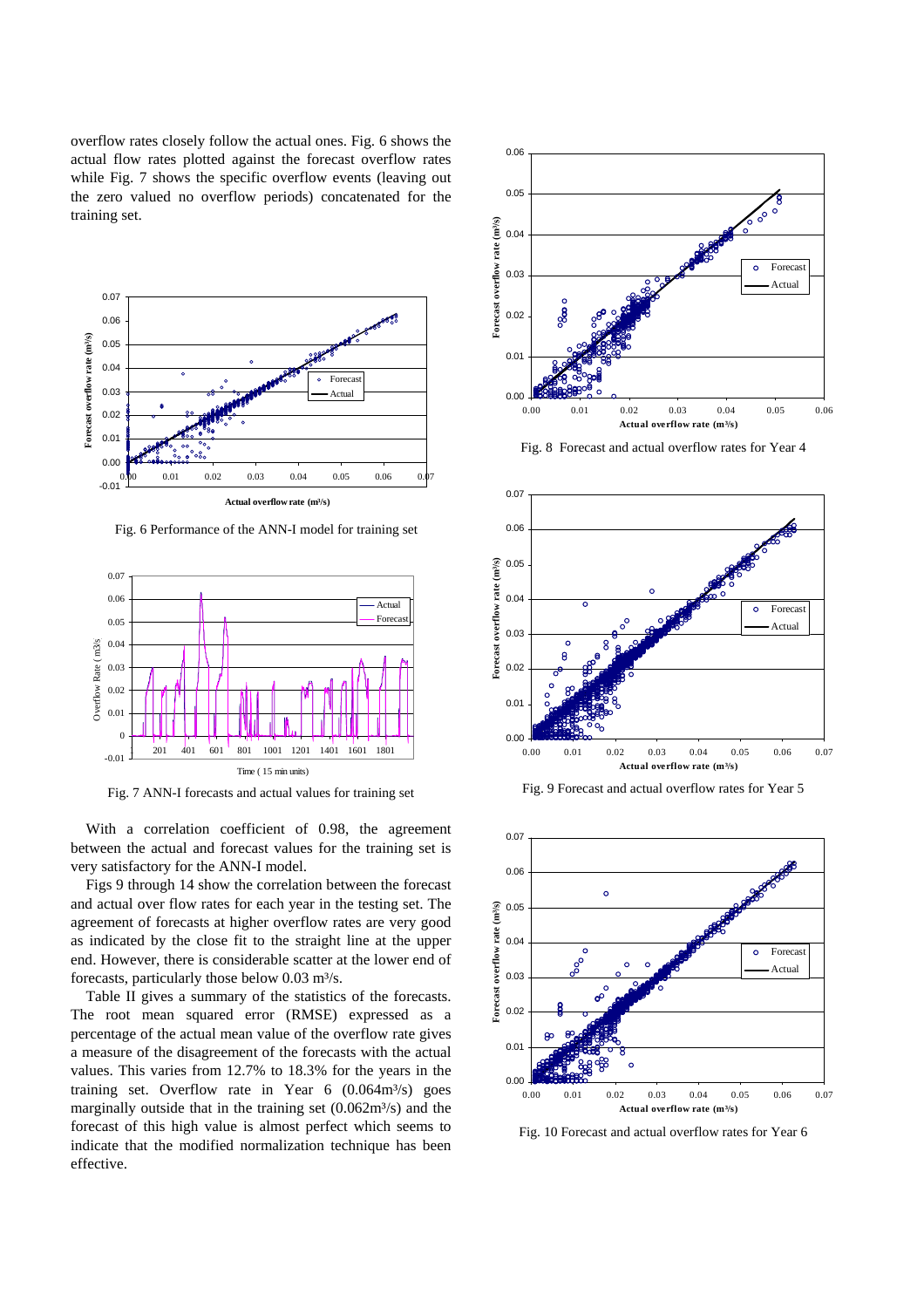

Fig. 11 Forecast and actual overflow rates for Year 7







Fig. 13 Forecast and actual overflow rates for Year 9



Fig. 14 Forecast and actual overflow rates for Year 10

TABLE II THE STATISTICAL PROPERTIES OF THE FORECASTS FROM ANN-I MODEL

| Year          | Actual Mean<br>(m <sup>3</sup> /s) | RMSE expressed as a<br>% of Actual Mean |
|---------------|------------------------------------|-----------------------------------------|
| Training set  |                                    |                                         |
| $(Years 1-3)$ | 0.010                              | 25.1                                    |
| Year 4        | 0.019                              | 16.6                                    |
| Year 5        | 0.021                              | 12.7                                    |
| Year 6        | 0.022                              | 13.7                                    |
| Year 7        | 0.022                              | 13.8                                    |
| Year 8        | 0.015                              | 18.3                                    |
| Year 9        | 0.020                              | 16.0                                    |
| Year 10       | 0.020                              | 13.9                                    |

## *B. ANN – II ModelForecasts*

The ANN-II has difficulty learning a pattern relating the antecedent rainfall to future overflow rates. As can be seen in the Fig. 15 below, the agreement between the forecast and actual overflow rate is extremely poor for the training set revealing a complete contrast to Fig. 7. The performance on the testing sets, although not presented here, proved to be even poorer. This leads to the conclusion that the ANN-II model, based on the rainfall input alone, cannot effectively forecast the overflow rates. The ANN-I model, however, is effective and gives good agreement between the forecast and actual overflow rates.

It can be concluded that the ANN-I model can be used for overflow forecasting provided that this predictive tool can be connected an on-line to a monitor installed at the overflow structure. Installing telemetry to critical or important overflow structures for this purpose can be done easily.